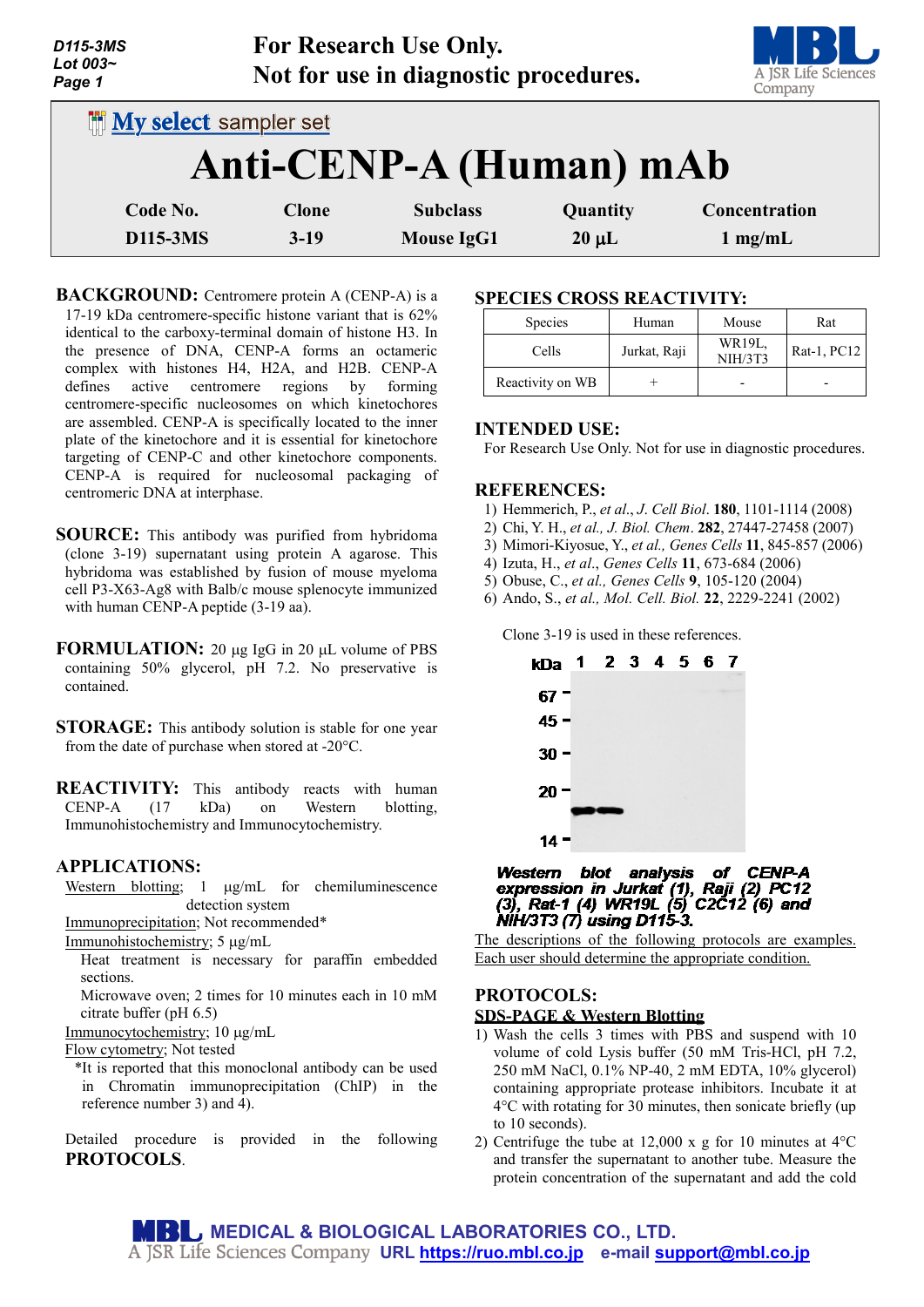Lysis buffer to make 8 mg/mL solution.

- 3) Mix the sample with equal volume of Laemmli's sample buffer.
- 4) Boil the samples for 3 minutes and centrifuge. Load 10 µL of the sample per lane in a 1-mm-thick SDS-polyacrylamide gel for electrophoresis.
- 5) Blot the protein to a polyvinylidene difluoride (PVDF) membrane at  $1 \text{ mA/cm}^2$  for  $1 \text{ hour}$  in a semi-dry transfer system (Transfer Buffer: 25 mM Tris, 190 mM glycine, 20% MeOH). See the manufacture's manual for precise transfer procedure.
- 6) To reduce nonspecific binding, soak the membrane in 10% skimmed milk (in PBS, pH 7.2) for 1 hour at room temperature, or overnight at 4°C.
- 7) Incubate the membrane with primary antibody diluted with PBS, pH 7.2 containing 1% skimmed milk as suggested in the **APPLICATIONS** for 1 hour at room temperature. (The concentration of antibody will depend on condition.)
- 8) Wash the membrane with PBS-T [0.05% Tween-20 in PBS] (5 minutes x 3 times).
- 9) Incubate the membrane with the 1:10,000 HRP-conjugated anti-mouse IgG (MBL; code no. 330) diluted with 1% skimmed milk (in PBS, pH 7.2) for 1 hour at room temperature.
- 10) Wash the membrane with PBS-T (10 minutes x 3 times).
- 11) Wipe excess buffer on the membrane, then incubate it with appropriate chemiluminescence reagent for 1 minute.
- 12) Remove extra reagent from the membrane by dabbing with paper towel, and seal it in plastic wrap.
- 13) Expose to an X-ray film in a dark room for 3 minutes.
- 14) Develop the film as usual. The condition for exposure and development may vary.

(Positive controls for Western blotting; Jurkat, Raji)



**Immunohistochemical** detection of CENP-A on paraffin embedded section of a squamous epithelium of human tonsil with D115-3.

### **Immunohistochemical staining for paraffin-embedded sections: SAB method**

- 1) Deparaffinize the sections with Xylene 3 times for 3-5 minutes each.
- 2) Wash the slides with Ethanol 3 times for 3-5 minutes each.
- 3) Wash the slides with PBS 3 times for 3-5 minutes each.
- 4) Heat treatment

Heat treatment by Microwave:

Place the slides put on staining basket in 500 mL beaker with 500 mL of 10 mM citrate buffer (pH 6.5). Cover the beaker with plastic wrap, then process the slides 2 times for 10 minutes each at 500 W with microwave oven. Let the slides cool down in the beaker at room temperature for about 40 minutes.

- 5) Remove the slides from the citrate buffer and cover each section with  $3\%$  H<sub>2</sub>O<sub>2</sub> for 10 minutes at room temperature to block endogenous peroxidase activity. Wash 3 times in PBS for 5 minutes each.
- 6) Remove the slides from PBS, wipe gently around each section and cover tissues with Protein Blocking Agent (Ultratech HRP Kit; MBL, code no. IM-2391) for 5 minutes to block non-specific staining. Do not wash.
- 7) Tip off the blocking buffer, wipe gently around each section and cover tissues with primary antibody diluted with PBS containing 1% BSA as suggested in the **APPLICATIONS**.
- 8) Incubate the sections for 1 hour at room temperature.
- 9) Wash the slides 3 times in PBS for 5 minutes each.
- 10) Wipe gently around each section and cover tissues with Polyvalent Biotinylated Antibody (Ultratech HRP Kit). Incubate for 15 minutes at room temperature. Wash as in step 9).
- 11) Wipe gently around each section and cover tissues with Streptavidin-Peroxidase (Ultratech HRP Kit). Incubate for 15 minutes at room temperature. Wash as in step 9).
- 12) Visualize by reacting for 10-20 minutes with substrate solution containing 7.5 mg DAB, 40  $\mu$ L of 30% H<sub>2</sub>O<sub>2</sub> in 150 mL PBS. \*DAB is a suspect carcinogen and must be handled with care. Always wear gloves.
- 13) Wash the slides in water for 5 minutes.
- 14) Counter stain in hematoxylin for 1 minute, wash the slides 3 times in water for 5 minutes each, and then immerse the slides in PBS for 5 minutes. Dehydrate by immersing in Ethanol 3 times for 3 minutes each, followed by immersing in Xylene 3 times for 3 minutes each.
- 15) Now ready for mounting.

(Positive control for Immunohistochemistry; Tonsil)



of *Immunocytochemical* detection CENP-A on acetone fixed HEp-II with D115-3.